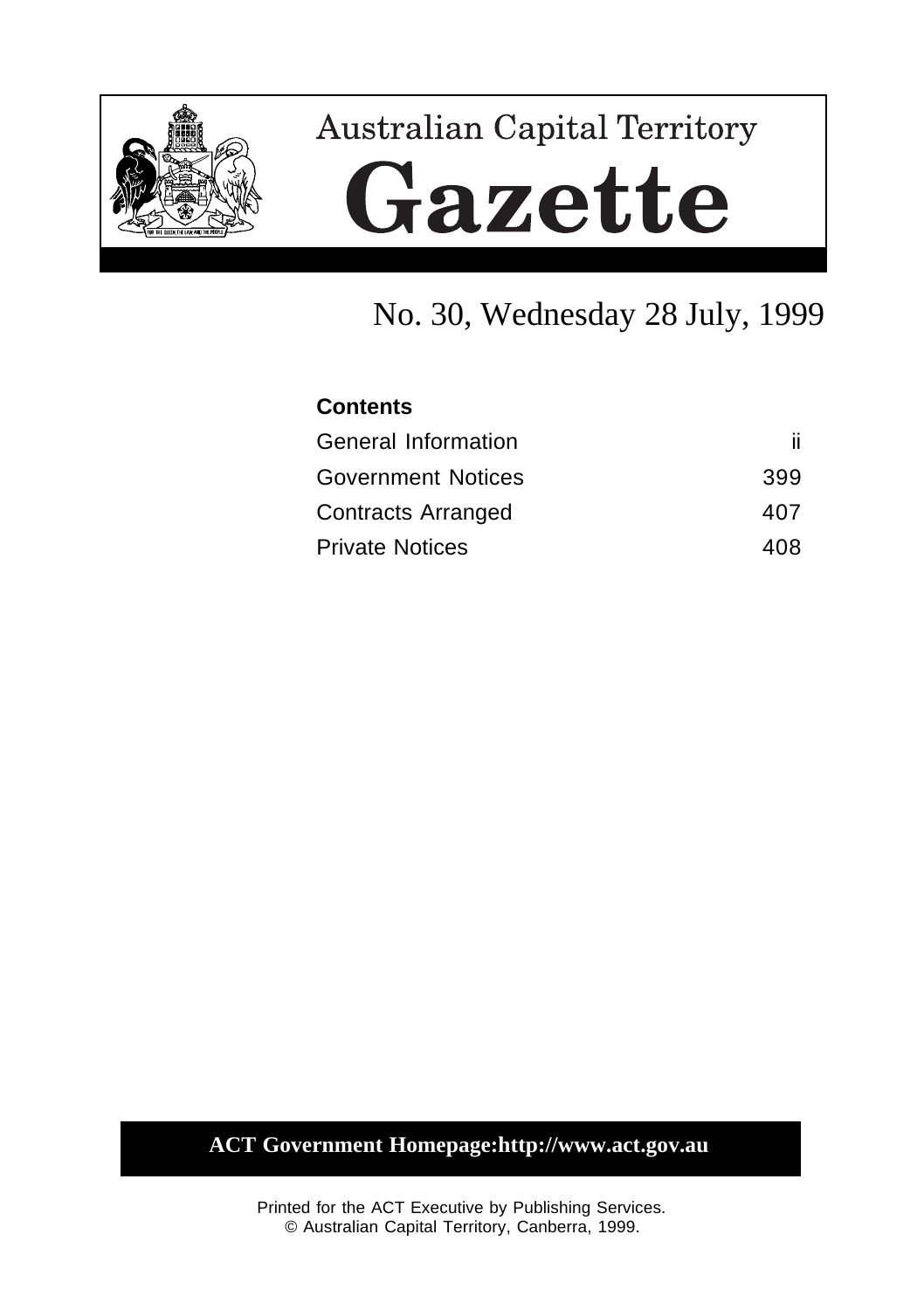### **GENERAL INFORMATION**

#### **ACT GOVERNMENT GAZETTE**

The ACT Government Gazette is published each Wednesday. The sections included in the publication are:

- General Information;
- Government Notices;
- Purchasing and Disposals;
- Invitations to Tender, Quote or Register Interest;
- Contracts arranged, and
- Private Notices

(Australian Public Service notices will continue to appear in the Commonwealth of Australia Gazette).

#### **CONTACT DETAILS**

ACT Gazette Officer Publishing Services GPO Box 158 Canberra Act 2601

Phone: (02) 6205 0484 Fax: (02) 6205 0266 **e-mail: gazette\_office@dpa.act.gov.au** ACT Gazette Office Level 7, Macarthur House Wattle Street Lyneham 2602

#### **Notices for Publications**

Notices for the Gazette are to be lodged by 12 noon on the Wednesday prior to publication. Notices can be lodged in advance in hard copy or facsimile, by electronic mail or diskette, with a brief message of instruction and a WORD compatible document attachment.

A Gazette Request Form must also be delivered to the Gazette Office, by hand, mail or fax. For copies of this form please telephone the Gazette Office or go to www.act.gov.au/government/reports/pub/gazreq.doc.

Signed notices must be sighted by the Gazette Office before gazettal can proceed.

**Purchasing and Disposal Codes** may be accessed on the ACT Government Website:

www.act.gov.au/government/report/pub/gazette/p&d.pdf. Alternatively, you may obtain a hard copy listing by contacting the gazette office.

#### **Private Notices**

The fee for a private notice is as follows:

• minimum charge \$1.00 per word or \$100.00 whichever is the greater.

Cheques are to be made payable to 'Publishing Services' and are to be forwarded to the Gazette office with a copy of the notice (Either on a PC formatted disk in WORD, or if the notice has already been emailed, a hard copy of the notice) and Gazette Request Form. Payment can be made by EFTPOS (Bankcard, Visa or Mastercard) by telephoning the Gazette Office. Payment must be received before gazettal can proceed.

#### **Purchasing and Subscriptions**

Copies of the ACT Government Gazette may be purchased at a cost of \$5.00 (or \$2.00 for a Special Gazette) from the ACT Government shopfront, Legislation/Gazette sales counter, East Row, Canberra City. Subscriptions to the Gazette maybe arranged through the Gazette Office at a price of \$360.00 (1 July 1999 - 30 June 2000) or part thereof, including postage. Refunds will not be given for cancellations. Claims for missing items will be recognised as valid if lodged within 28 days of publication.

#### **Copyright Notice - Australian Capital Territory**

This work is copyright. Apart from any use as permitted under the Copyright Act 1968, no part may be reproduced by any process without written permission from Library and Information Management, Department of Urban Services, ACT Government, GPO Box 249, Civic Square ACT 2608.

#### **Products and Services advertised in this publication are not necessarily endorsed by the ACT Government**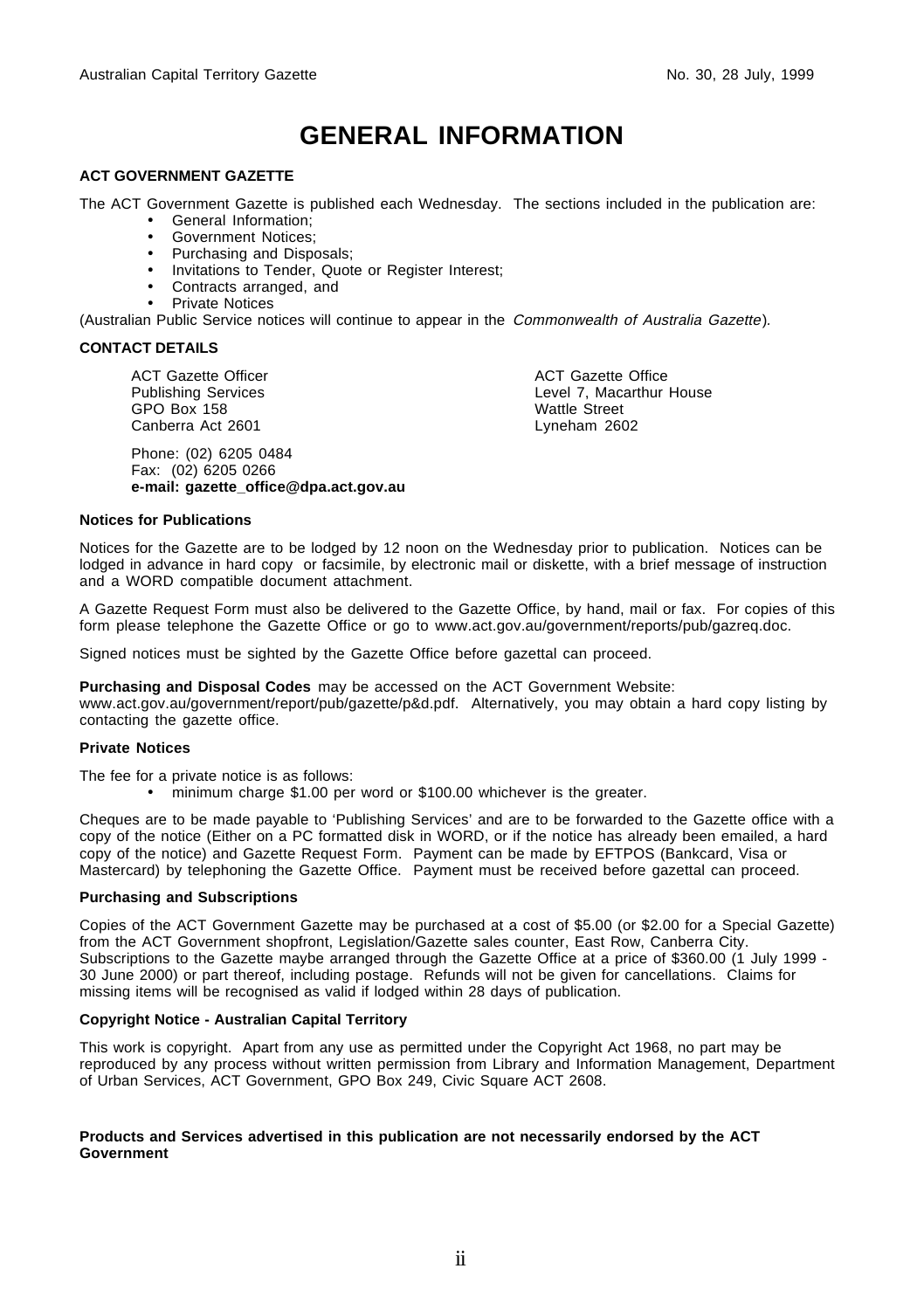### **GOVERNMENT NOTICES**

### **NOTIFICATION OF THE MAKING OF AN INSTRUMENT**

NOTICE is hereby given that the undermentioned Instrument of the Australian Capital Territory has been made. Copies of the Instrument may be purchased from Publishing Services, Legislation and Sales Counter, ACT Government Shopfront, Corner of City Walk and east Row Canberra City ACT 2601.

| Act under which<br>Instrument made         | <b>Description of Instrument</b>                                                                             | Number and year of<br><b>Instrument</b> |
|--------------------------------------------|--------------------------------------------------------------------------------------------------------------|-----------------------------------------|
| Occupational Health and<br>Safety Act 1989 | Variation of an Approved<br>Code of Practice – Safe<br>Working on Roofs - Part 1.                            | No. 184 of 1999                         |
| Occupational Health and<br>Safety Act 1989 | Approval of a Code of Practice<br>- Safe Working on Roofs -<br>Part 2.                                       | No. 185 of 1999                         |
| Occupational Health and<br>Safety Act 1989 | Variation of an Approved<br>Code of Practice - ACT<br>Construction Industry -<br>Amenities Code of Practice. | No. 186 of 1999                         |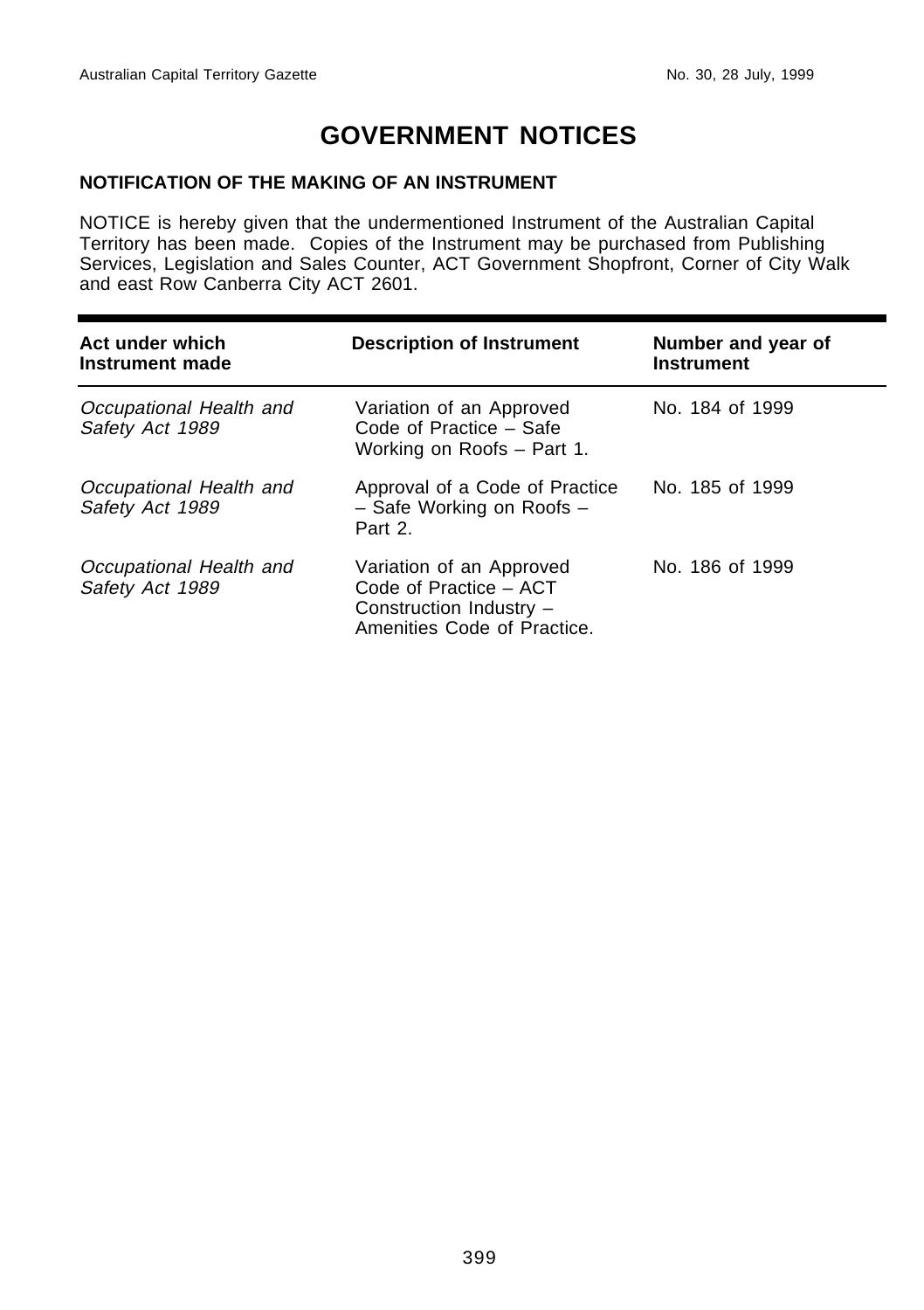### **CORRIGENDUM**

In Weekly Gazette No. 21, dated Wednesday, 26 May 1999 under the Notification of the making of an Instrument, the description of Instrument No. 78 of 1999, made under the Legislative Assembly (Member's Staff) Act 1989 should have read

| Act under which<br>Instrument made                | <b>Description of Instrument</b>                                                                                  | Number and year of<br><b>Instrument</b> |
|---------------------------------------------------|-------------------------------------------------------------------------------------------------------------------|-----------------------------------------|
| Legislative Assembly<br>(Member's Staff) Act 1989 | Terms and Conditions of<br>Employment of Staff of Office-<br>holders and the Speaker<br>pursuant to Section 6(2). | No. 78 of 1999                          |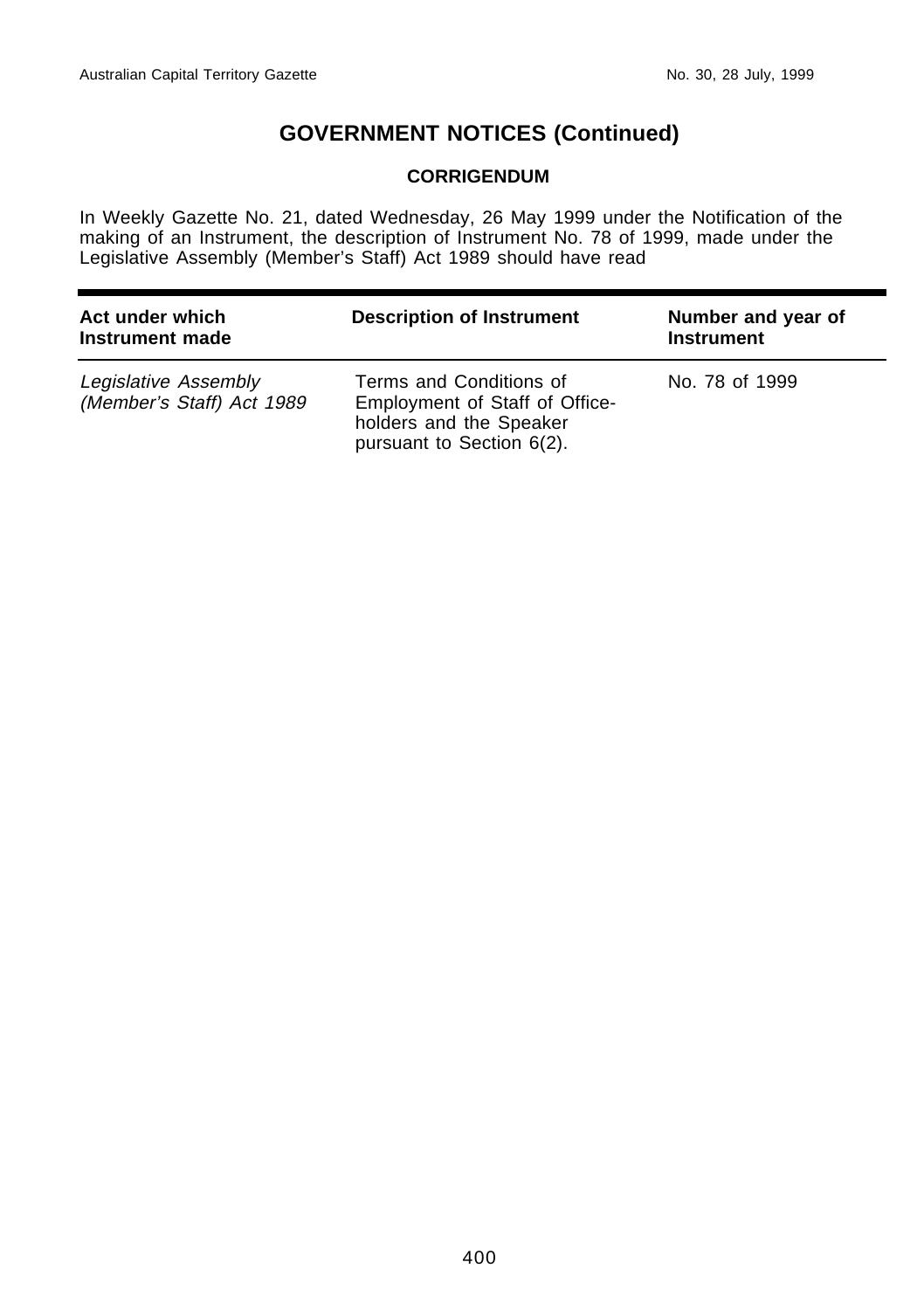### **NOTIFICATION OF AN INSTRUMENT MADE UNDER THE PUBLIC ROADS ACT 1902 (NSW)**

NOTICE is hereby given that the undermentioned Instruments have been made under the Public Roads Act 1902 (NSW). Copies of the Instruments are available from the ACT Land Information Centre, Planning and Land Management, 16 Challis Street, Dickson, ACT; Telephone 6207 1601.

| Act under which<br>Instrument made | <b>Description of Instrument</b>                                 | Number and year of<br><b>Instrument</b> |
|------------------------------------|------------------------------------------------------------------|-----------------------------------------|
| Public Roads Act 1902<br>(NSW)     | Notice of Declaration of Public<br>Roads - Division of Fyshwick. | No. R20/99 of 1999                      |
| Public Roads Act 1902<br>(NSW)     | Notice of Declaration of Public<br>Roads – Division of Nicholls. | No. R21/99 of 1999                      |
| Public Roads Act 1902<br>(NSW)     | Notification of Road Closure –<br>Division of Booth.             | No. R22/99 of 1999                      |
| Public Roads Act 1902<br>(NSW)     | Notice of Declaration of Public<br>Roads – Division of Amaroo.   | No. R23/99 of 1999                      |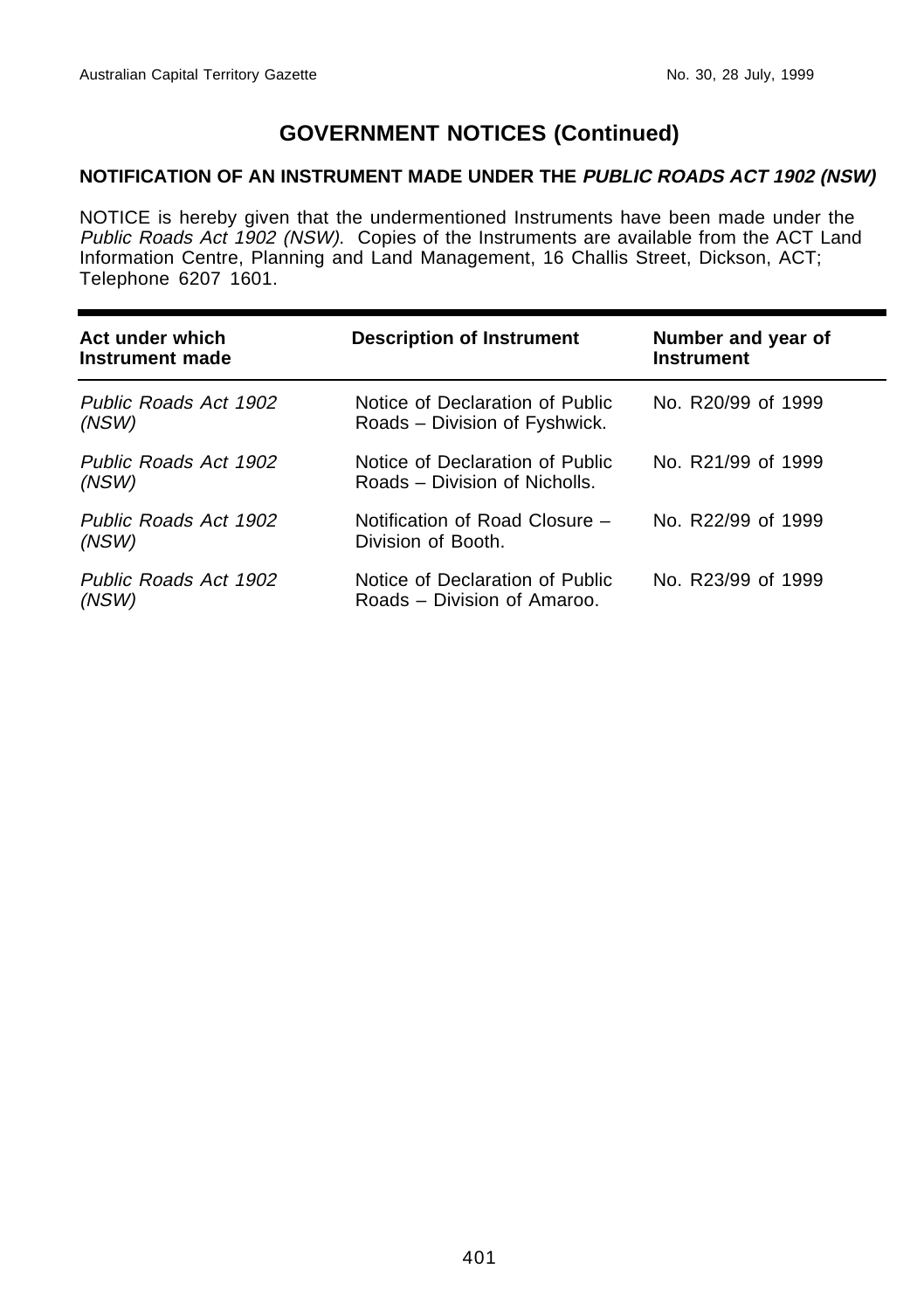### **AUSTRALIAN CAPITAL TERRITORY**

### **RADIATION ACT 1983 Section 73 NOTIFICATION OF DECISIONS**

Pursuant to Section 73 of the Australian Capital Territory Radiation Act 1983, the Radiation Council hereby gives notice of the particulars of the following decisions of Council, made on 14 July 1999.

### **REGISTRATION OF IRRADIATING APPARATUS (paragraph 73(1)(d))**

| Owner<br>Description | <b>ACT X-ray Services Pty Ltd</b><br>Norland Eclipse Quickscan bone densitometer 100kV, 1mA<br>S/Nos 4207, 1886, 3206                           |
|----------------------|-------------------------------------------------------------------------------------------------------------------------------------------------|
| Location             | Calvary Clinic (Nuclear Medicine)<br><b>Mary Potter Circuit</b><br><b>Bruce</b>                                                                 |
| Conditions           | Diagnostic radiography.                                                                                                                         |
| Owner<br>Description | Dr Graeme Flett<br>Gendex Dens-o-mat dental x-ray machine with Oralix AC tube, 65kVp, 7.5mA<br>S/Nos 910241, 950088                             |
| Location             | <b>Medical Centre</b><br><b>Blamey Place</b><br>Campbell                                                                                        |
| Conditions           | Diagnostic dental examinations.                                                                                                                 |
| Owner<br>Description | <b>Expressions in Dentistry</b><br>Siemens model 4684606 dental x-ray machine with Heliodent DS tube<br>60kVp, 7mA<br>S/Nos 06121, 290562 10714 |
| Location             | 12 Bougainville Street                                                                                                                          |
| Conditions           | Manuka<br>Diagnostic dental examinations.                                                                                                       |
| Owner<br>Description | Dr Andrew Gordon<br>Gendex Densomat dental x-ray machine with Oralix AC tube 65kVp, 7.5mA<br>S/Nos 910318, 950610                               |
| Location             | <b>DMA Professional Offices</b><br>Surgery 2, Suite 7A,<br>Koomarri Building,                                                                   |
| Conditions           | Lathlain St, Belconnen<br>Diagnostic dental examinations.                                                                                       |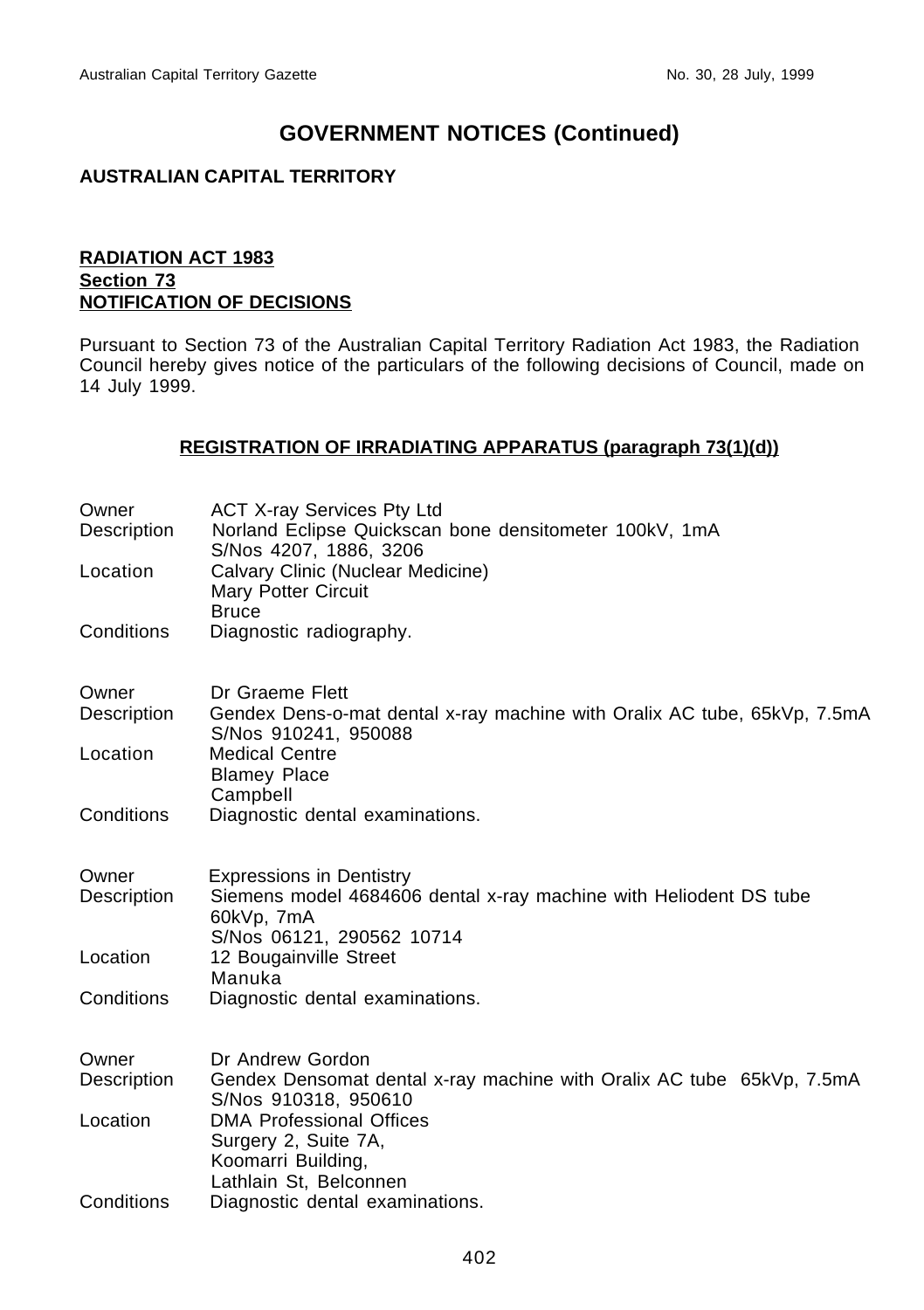Owner Dr Andrew Gordon Description Gendex Densomat dental x-ray machine with Oralix AC tube 65kVp, 7.5mA S/Nos 910319, 950611 Location DMA Professional Offices Surgery 2, Suite 7A, Koomarri Building, Lathlain St, Belconnen Conditions Diagnostic dental examinations.

### **GRANTING OF LICENCE (paragraph 73(1)(b))**

Licensee Dr Angelina Zea Address ACT Community Care Dental Services GPO Box 825 Canberra ACT 2601 Authorized Activities: Use, cause or permit to use, irradiating apparatus. Conditions Diagnostic dental radiography.

**Review by the ACT Administrative Appeals Tribunal** – Any Persons whose interests are adversely affected by this decision may apply to the Tribunal to have the decision reviewed. **Reasons** – If you wish to obtain a statement of reasons to explain why the decision was made you should write within 28 days of this notice to the ACT Radiation Council, GPO Box 825, Canberra 2601.

**Location of the ACT Administrative Appeals Tribunal** – 'The Tribunal is located on the 4th Floor, Canberra House, 40 Marcus Clarke Street, Canberra City.

Postal Address: GPO Box 9955, Canberra 2601. Telephone: 6243 4611. Facsimile: 6247 0962. Document Exchange: DX 5727.

**Powers of the ACT Administrative Appeals Tribunal** – The Tribunal is an independent body. The Tribunal can agree with, change or reject to the original decision, substitute its own decision or send the matter back to the decision maker for reconsideration in accordance with Tribunal recommendations.

**How to apply to the ACT Administrative Appeals Tribunal** – Simply write within 28 days explaining the details to the decision and the reasons for asking for a review.

**Cost** – To lodge an application there is a fee. You may apply to have the fee waived on the grounds of hardship. No fee is payable if you are receiving legal assistance.

**Access to documents** – You may apply for access to any documents relevant to this decision under the ACT Freedom of Information Act 1989. For more information contact the Freedom of Information Officer, Department of Health and Community Care, on phone 62051340.

Dated this fourteenth day of July 1999

**Joseph Lising Chairperson Radiation Council**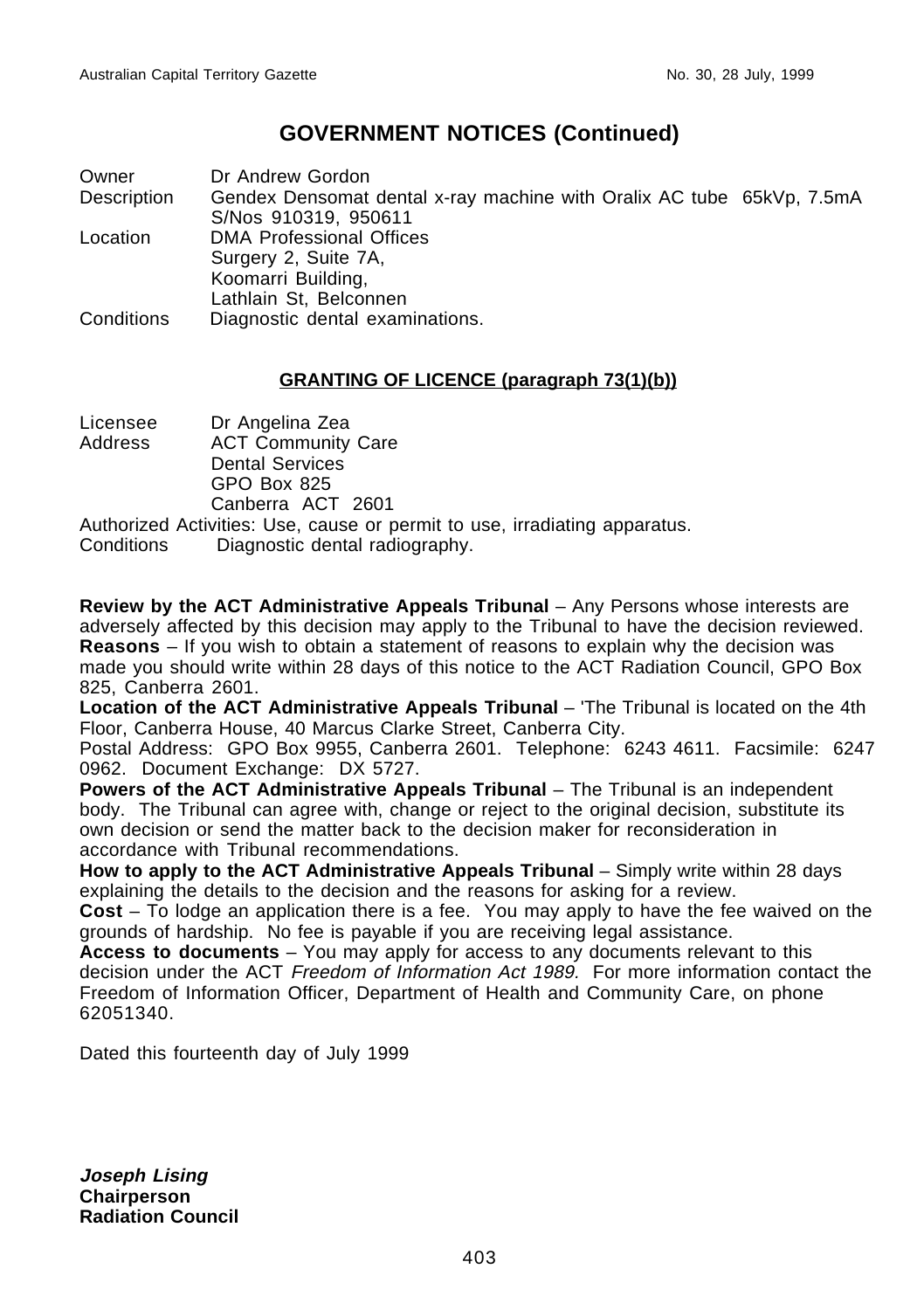

### **AUSTRALIAN CAPITAL TERRITORY**

### **LAND (PLANNING AND ENVIRONMENT) ACT 1991**

### **NOTICE OF REVOCATION OF REFERRAL OF AN APPLICATION TO THE COMMISSIONER FOR LAND AND PLANNING**

Under subsection 229A(6) of the Land (Planning and Environment) Act 1991 I revoke the referral of Application Number 992865 referred to the Commissioner for Land and Planning on the thirteenth day of July 1999.

Dated this thirteenth day of July 1999

**Brendan Smyth** MLA Minister for Urban Services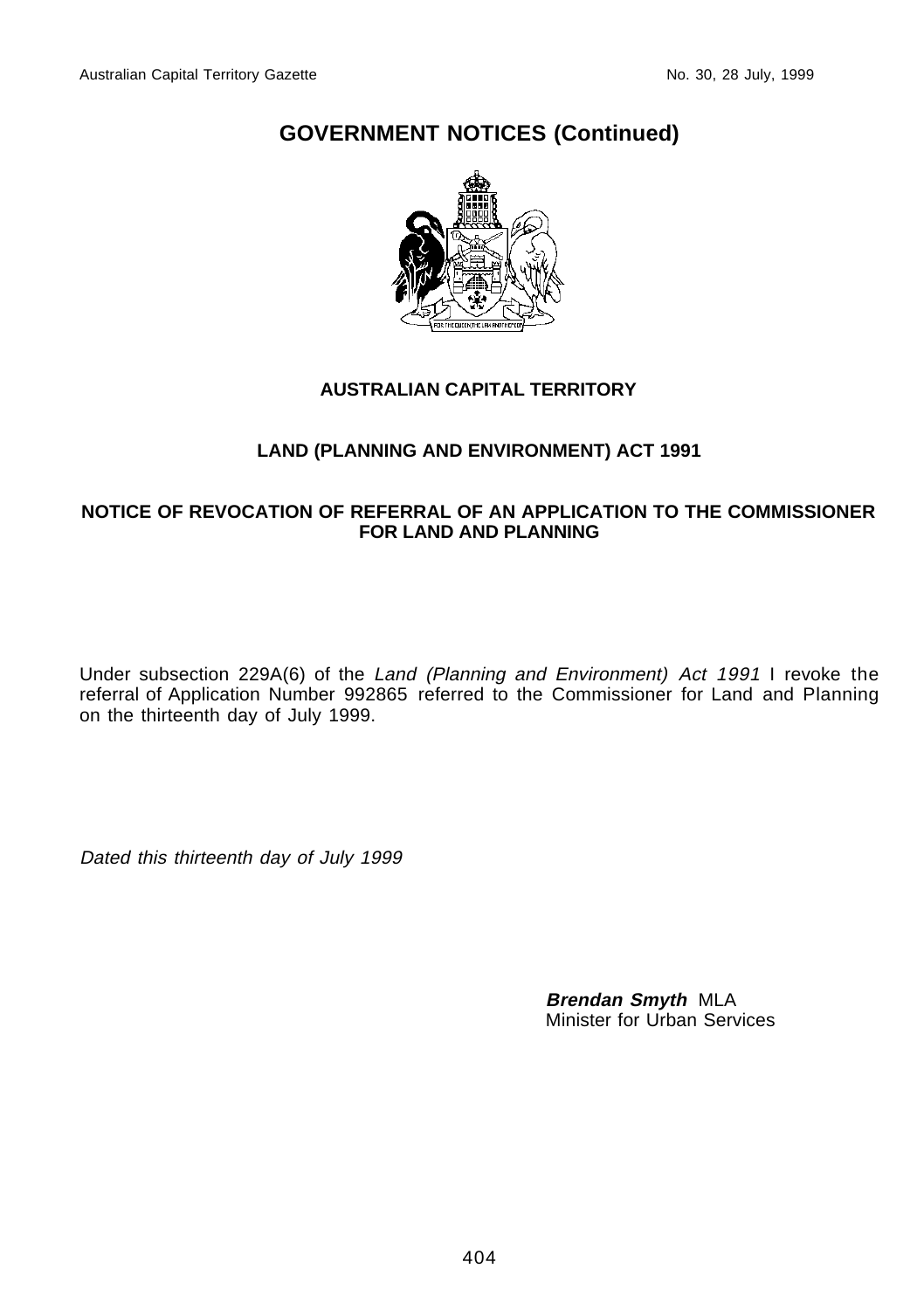

### **AUSTRALIAN CAPITAL TERRITORY**

### **LAND (PLANNING AND ENVIRONMENT) ACT 1991**

### **NOTICE OF REVOCATION OF REFERRAL OF AN APPLICATION TO THE COMMISSIONER FOR LAND AND PLANNING**

Under subsection 229A(6) of the Land (Planning and Environment) Act 1991 I revoke the referral of Application Number 992755 referred to the Commissioner for Land and Planning on 13 July 1999.

Dated this thirteenth day of July 1999

**Brendan Smyth** MLA Minister for Urban Services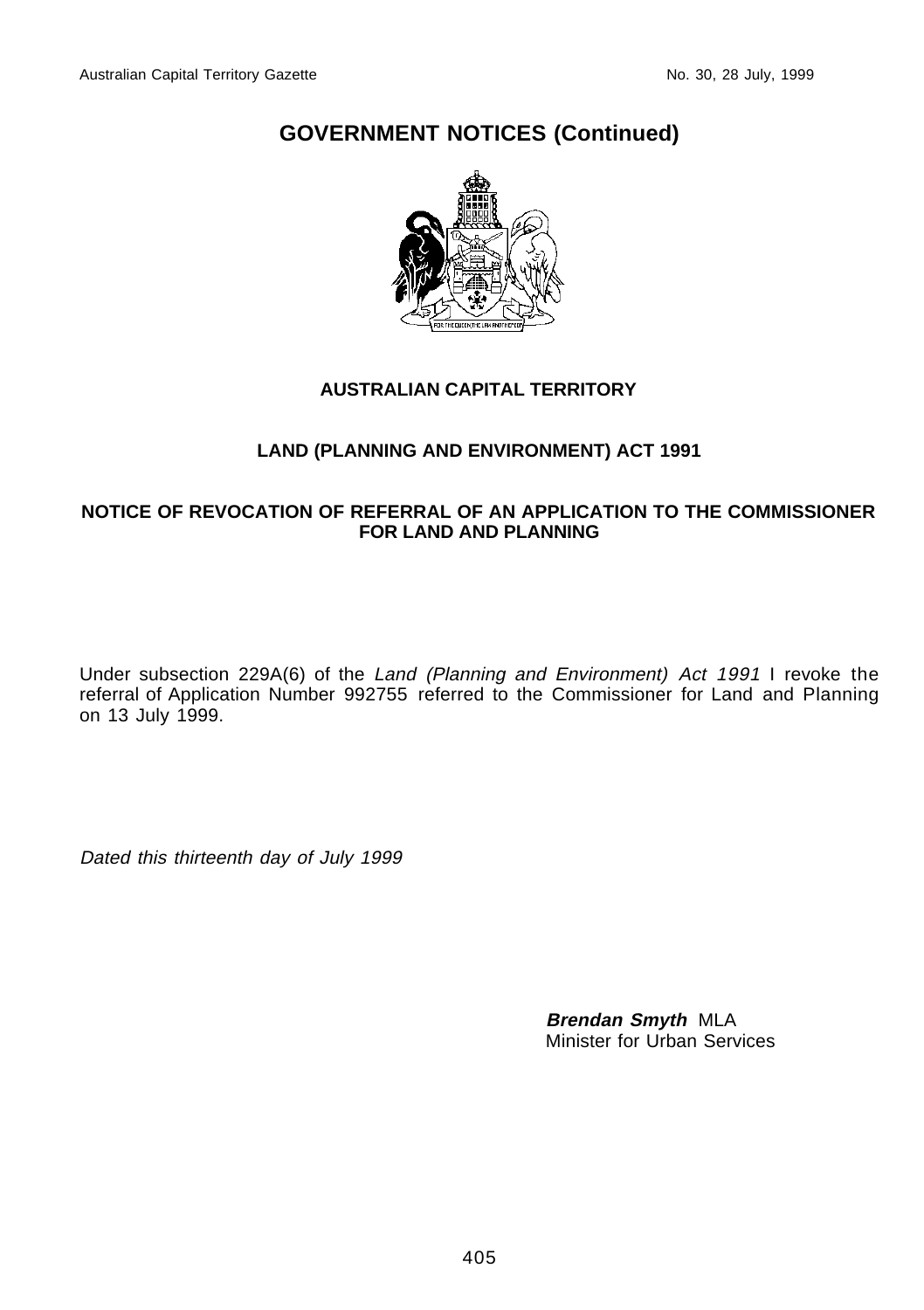### **Environment ACT**

#### **Environment Protection Act 1997**

#### **Environmental Authorisations**

Notice is hereby given that under Section 49 of the *Environment Protection Act 1997* (the Act), environmental authorisations to conduct activities have been granted to the organisations set out below:

#### Paul Cairns Use of CFCs and HCFCs 14 Ijong Street Braddon Willow and Environmental Management **Services**

**Organisation Brief Description of Activity**<br>Use of CFCs and HCFCs Pest Control PO Box 201 Cooma

#### **Location**

NSW

#### **Annual Review of Environmental Authorisations**

Notice is hereby given that the following environmental authorisations have been reviewed under Section 57 of the Act and the Environment Management Authority decided not to take any action under the Act in respects of these authorisations.

| Organisation<br>Jackson & Sons<br>P & O Asset Services Pty Ltd | <b>Brief Description of Activity</b><br>Use of CFCs and HCFCs<br>Use of CFCs, HCFCs and<br>halons | Location<br>36 Alberga Street Kaleen<br>169 Gladstone Street<br><b>Fyshwick</b> |
|----------------------------------------------------------------|---------------------------------------------------------------------------------------------------|---------------------------------------------------------------------------------|
| Canberra Fire Services                                         | Use of HCFCs and halons                                                                           | 23 Whyalla Street<br><b>Fyshwick</b>                                            |
| Stephen Douglas Morgan                                         | Use of CFCs and HCFCs                                                                             | 47 Kriewaldt Circuit<br>Higgins                                                 |
| Norm McDonald Refrigeration                                    | Use of CFCs and HCFCs                                                                             | 9 Kindler Place Monash                                                          |
| Calvary Hospital A.C.T. Incorporated                           | Use of CFCs and HCFCs                                                                             | Cnr Haydon Drive and<br>Belconnen Way Bruce                                     |
| Parkroyal Canberra                                             | Use of CFCs and HCFCs                                                                             | 1 Binara Street Canberra                                                        |
| National Auto Electrical Service                               | Use of CFCs and HCFCs                                                                             | Cnr Brookes & Heffernan<br><b>Street Mitchell</b>                               |
| Joint House Department                                         | Use of CFCs and HCFCs                                                                             | C/- Parliament House<br>Parkes                                                  |
| Eagle Environmental Services Pty Ltd                           | Pest Control                                                                                      | PO Box 676 Dickson                                                              |
| WA Flick & Co Pty Ltd                                          | Pest Control                                                                                      | 2 Yallourn St Fyshwick                                                          |
| Amalgamated Pest Control                                       | Pest Control                                                                                      | Shop 7 Wisdom St<br><b>Hughes</b>                                               |

Under Section 135 of the Act, an application may be made to the Administrative Appeals Tribunal for a review of these decisions. The Administrative Appeals Tribunal can be contacted on telephone 6217 4277.

Copies of environmental authorisations and review documents are available for public inspection, during business hours, at the office of the Environment Management Authority, Level 2, South Wing, Macarthur House, Wattle Street Lyneham ACT.

Dated the 19th day of July 1999 Environment Management Authority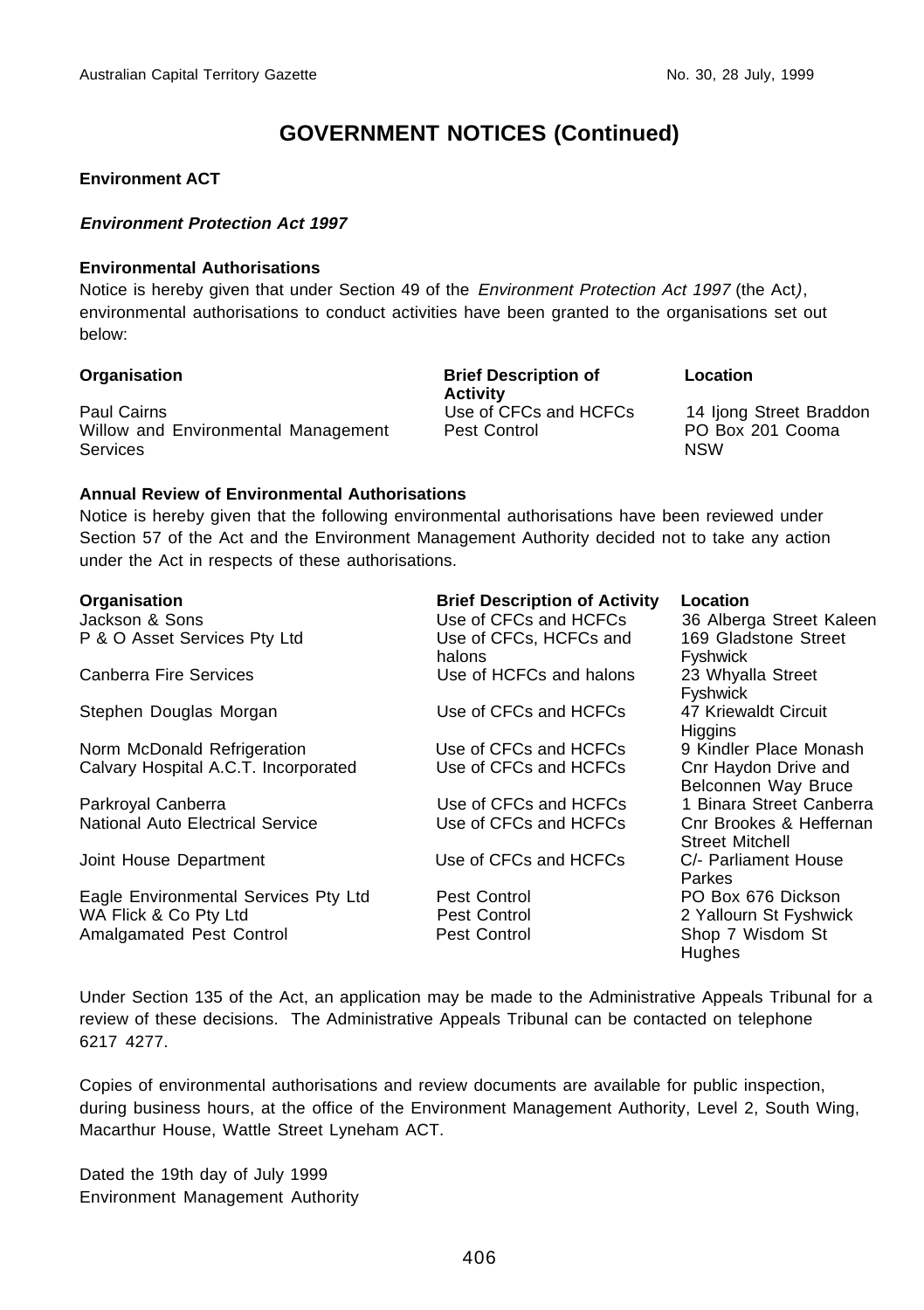### **CONTRACTS ARRANGED**

Department or Agency:<br>
Authorisation Officer:<br>
Contact Officer:<br>
Contact Officer:<br>
GLEN FLUIT Contact Officer:<br>
Telephone: GLEN FLU<br>
62074378 Telephone:

Canberra Institute of Technology

| Purchase<br>Reference<br>Number | Description of Supplies                  | Value<br>(SA) | Period<br>Contract | Contractor<br>(Including postcode at<br>end of address)                       | <b>P&amp;S</b><br>Code |
|---------------------------------|------------------------------------------|---------------|--------------------|-------------------------------------------------------------------------------|------------------------|
| 991569                          | <b>ROCK CLIMBING</b><br><b>EQUIPMENT</b> | 2,349.70      |                    | <b>SOUTHERN CROSS</b><br><b>EQUIPMENT</b><br>1/447 KENT STREET<br>SYDNEY 2000 |                        |